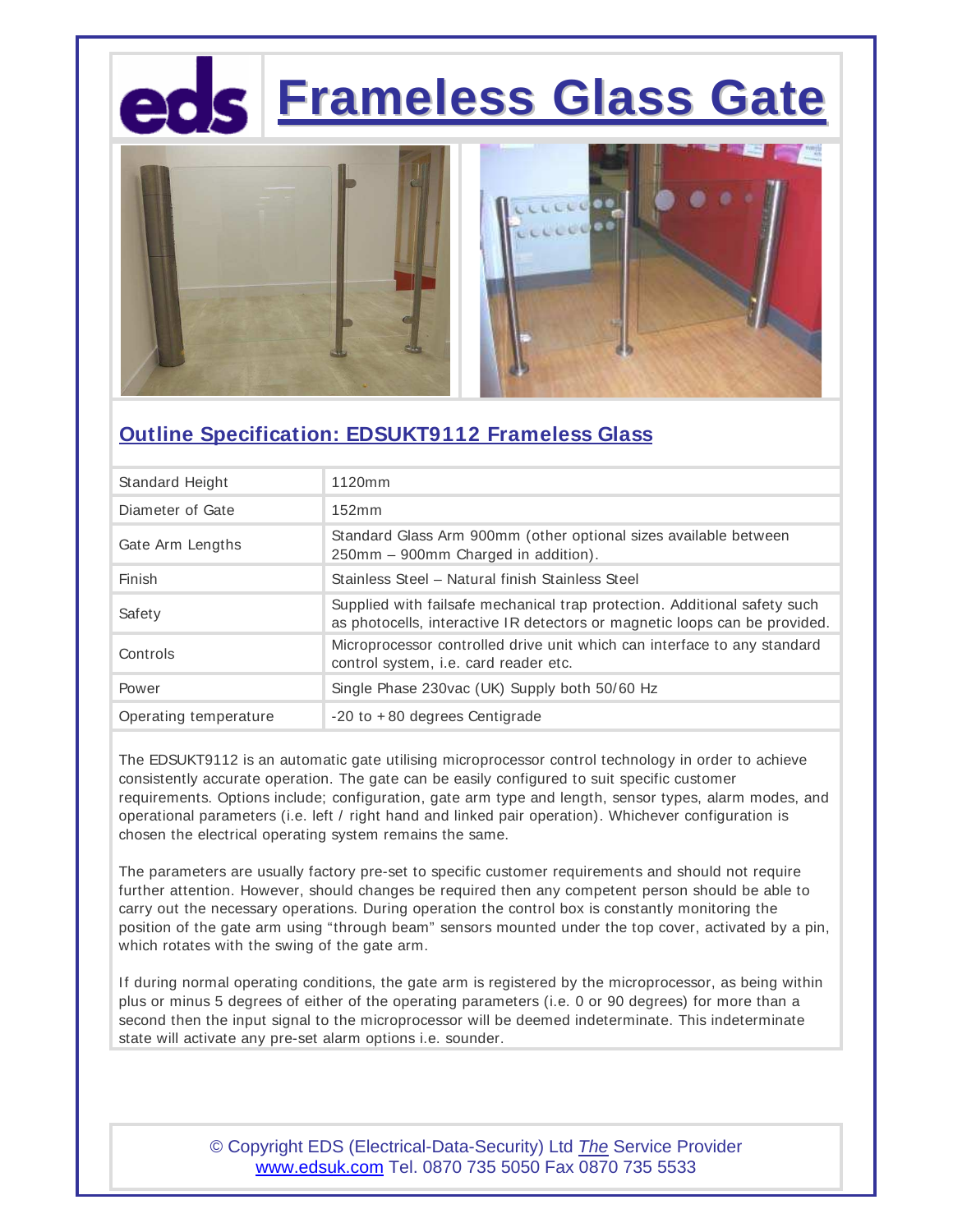# **Frameless Glass Gate**

### **Technical Specification & Notes:**











© Copyright EDS (Electrical-Data-Security) Ltd The Service Provider www.edsuk.com Tel. 0870 735 5050 Fax 0870 735 5533